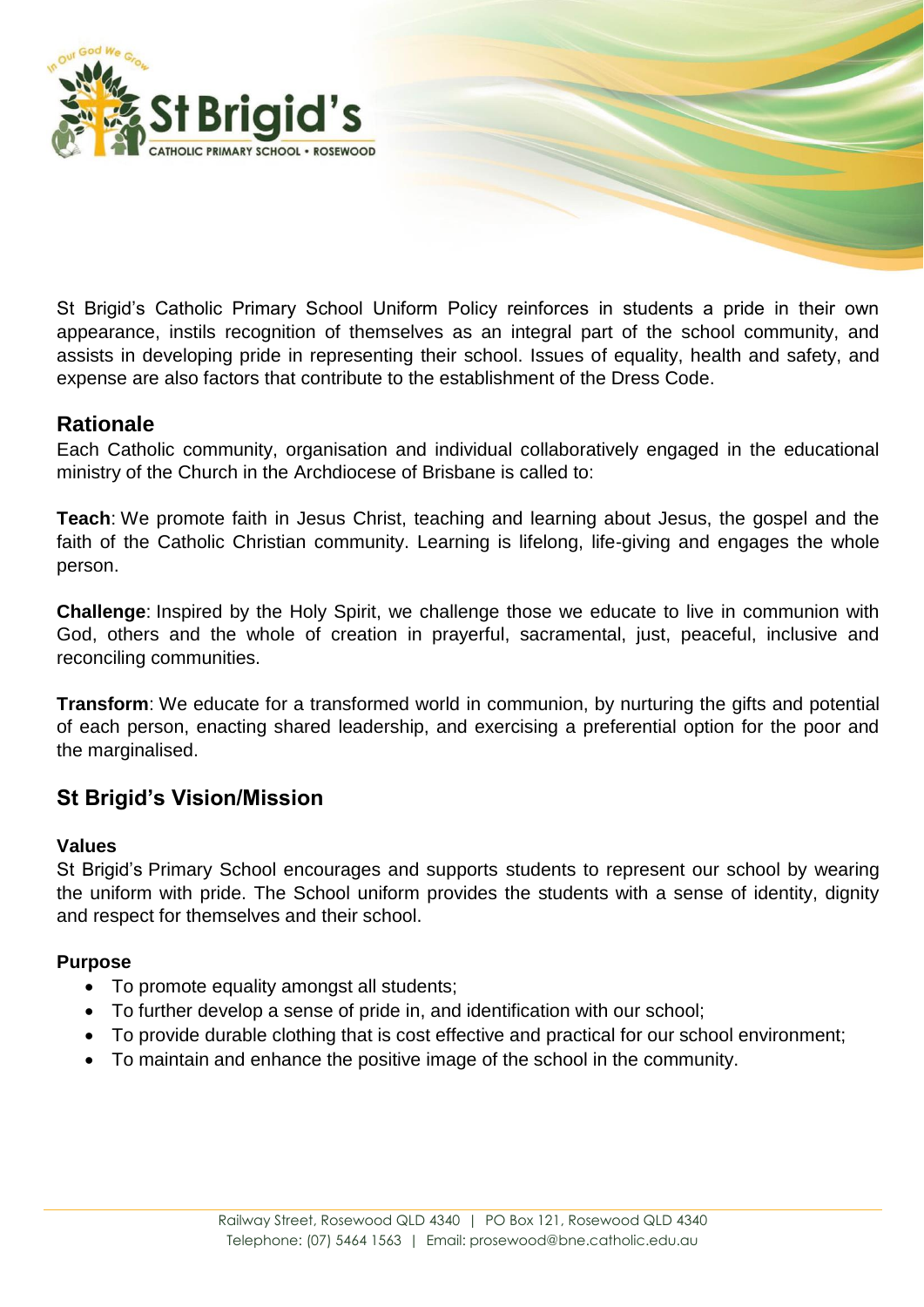

### **Policy Statement**

- All parents are to ensure students present themselves in appropriate school uniform and communicate any difficulties with the school;
- Students with shoulder length hair or longer, are to wear it tied back with ribbons/scrunchies that reflect school colours;
- Make-up, hair colour, nail polish and temporary tattoos are not part of the St Brigid's uniform;
- In line with the Sunsmart Policy, students are always to wear a school hat outside;
- The school logo is the only logo to appear on items of the school uniform;
- All St Brigid's uniforms are available for purchase at the St Brigid's P&F Uniform shop;
- One set of studs/sleepers (per ear) and a watch may be worn
- Necklace with religious medallion may be worn tucked in.

## **Scope**

The parents/carers, and students each have specific responsibilities to arrive at school, dressed in the appropriate uniform. Teachers have the responsibility to monitor students to ensure they are:

- 1. Dressed in the correct clothing
- 2. Wearing that uniform according to standards outlined in this and associated documents.

## **Parents/Carers Responsibilities:**

All parents are to ensure students present themselves in appropriate school uniform and communicate any difficulties with the school regarding a student being out of uniform

- All items of school uniform are to be marked clearly with student's name;
- In the case of a student being out of uniform, parents are to write a note explaining reasons for being out of uniform indicating a time frame for problem to be rectified.

## **Student Responsibilities:**

- To arrive at and depart from school in full school uniform;
- At after school care or outside school while still in school uniform, students are expected to wear the uniform correctly (keeping in mind, the sun-safe policy). While in uniform, students are still representing the school;
- Students with shoulder length hair or longer, are to wear it tied back with modest accessories such as ribbons/scrunchies that reflect the school colours. Extreme hair styles are not permitted. These include but are not exclusive to Mohawks, Rat Tails, and Tracks. The colouring of hair is also not permitted;
- Fashion accessories are limited to 'sleepers / stud style earrings' (One only per ear), and watches.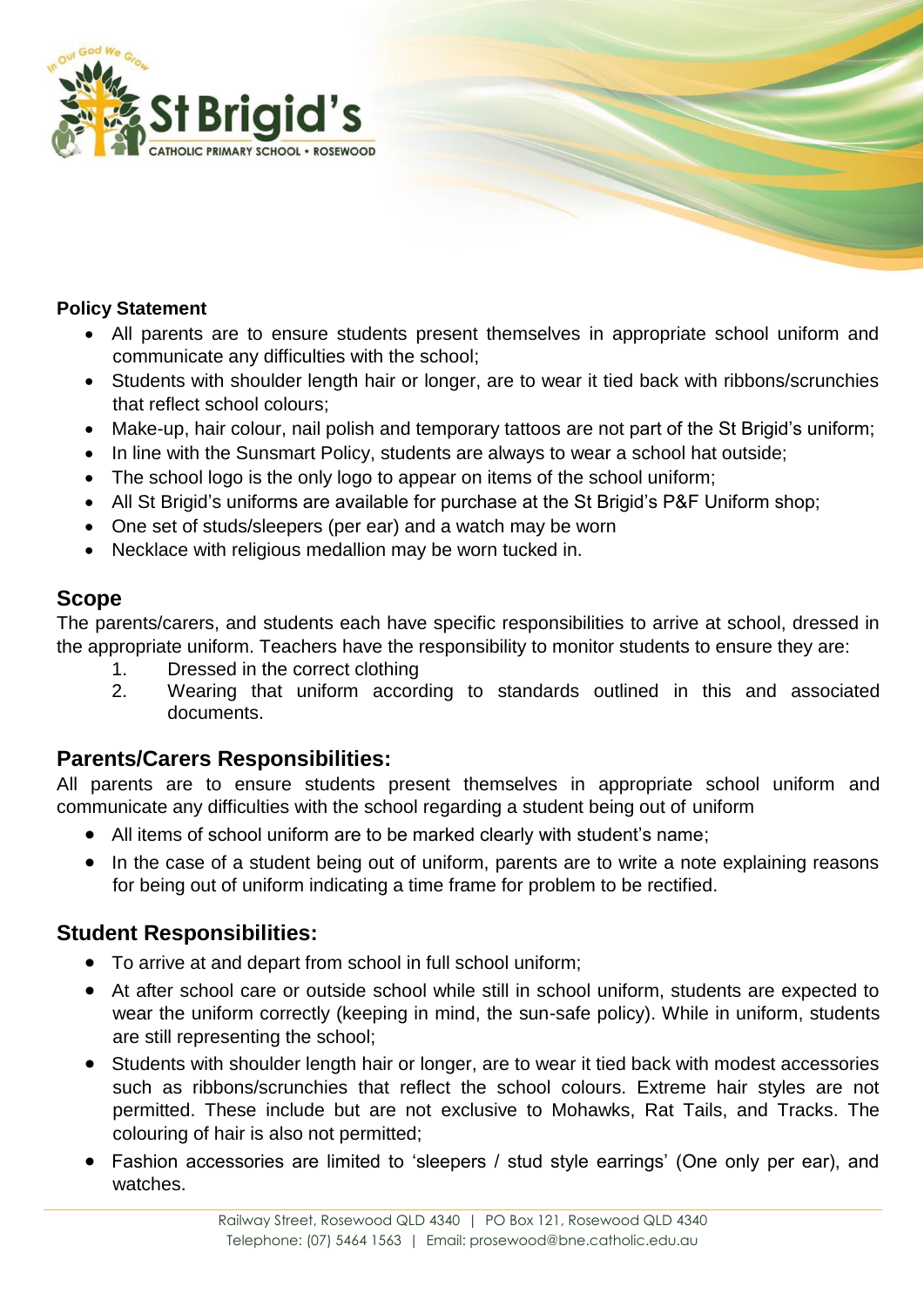

# **School Responsibilities:**

- Monitor the students to ensure they are in correct uniform and also wearing it appropriately;
- Seek clarification from students who are not in correct uniform in the form of parent note;
- In the absence of a note, students are issued with an 'out of uniform' letter to be sent home, for parents to explain reasons for lack of uniform. (See Associated documents).